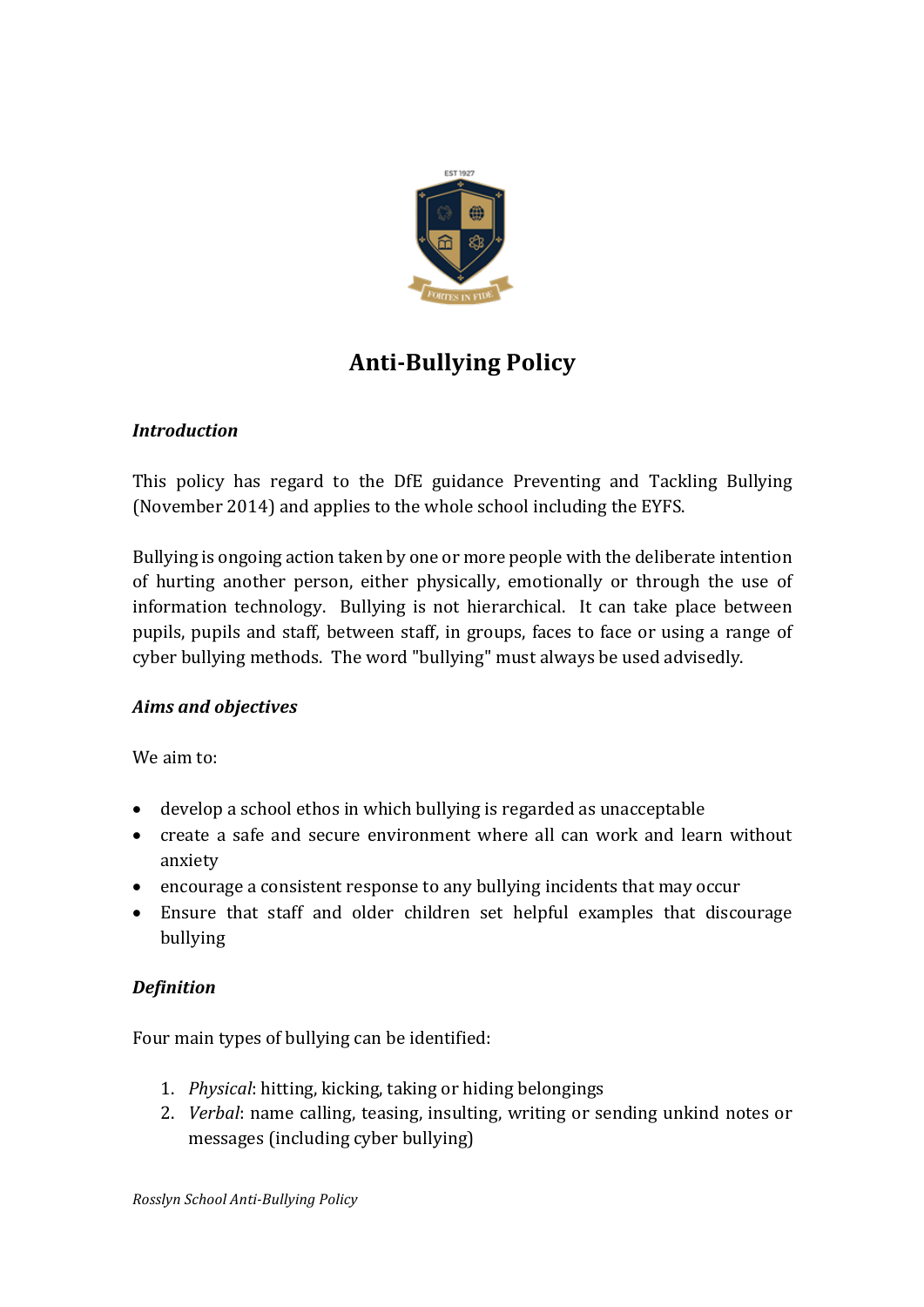- 3. *Emotional*: being intentionally unfriendly, excluding, giving tormenting looks, spreading rumours
- 4. *Cyber*: an aggressive, intentional act carried out by a group or individual using electronic forms of contact repeatedly over time against a victim who cannot easily defend him/herself. This can be by: -texts/messages/calls on mobile phones; use of mobile phone cameras to cause distress, fear or humiliation; posting threatening, abusive, defamatory or humiliating materials on websites; using email to message others; hijacking/cloning email

Specific types of bullying include those related to:

- Race
- Gender
- Religion
- Culture
- SEN or disability
- Appearance or health condition
- $\bullet$  Home circumstances inc. Young carers, poverty and adopted children
- Sexual orientation, sexism, or sexual bullying & homophobia

Bullying can take place anywhere in school as well as in non-school settings. Potential danger areas include changing rooms, lavatories, queues, corridors or unsupervised classrooms. Verbal and emotional bullying can even occur during lessons, if the teacher is not alert to the possibility of distress caused to a pupil by the attitude and reactions of others for whatever reason. Psychological damage can be severe and even lead to suicide.

It is important to realise that bullying affects more people than the recipient and the bully. Often bullies try to recruit others and weaker characters can be drawn in. In the case of electronic media, bullies often feel anonymous and 'distanced' from the incident when it takes place online and 'bystanders' can easily become perpetrators by forwarding or not reporting cyberbullying. Ultimately, the school atmosphere can be seriously damaged.

## *How can bullying be identified?*

It is important for staff and parents to be alert to early signs of distress which may be caused by bullying.

These might include one or a number of the following:

- deterioration of work
- change of personality

*Rosslyn School Anti-Bullying Policy*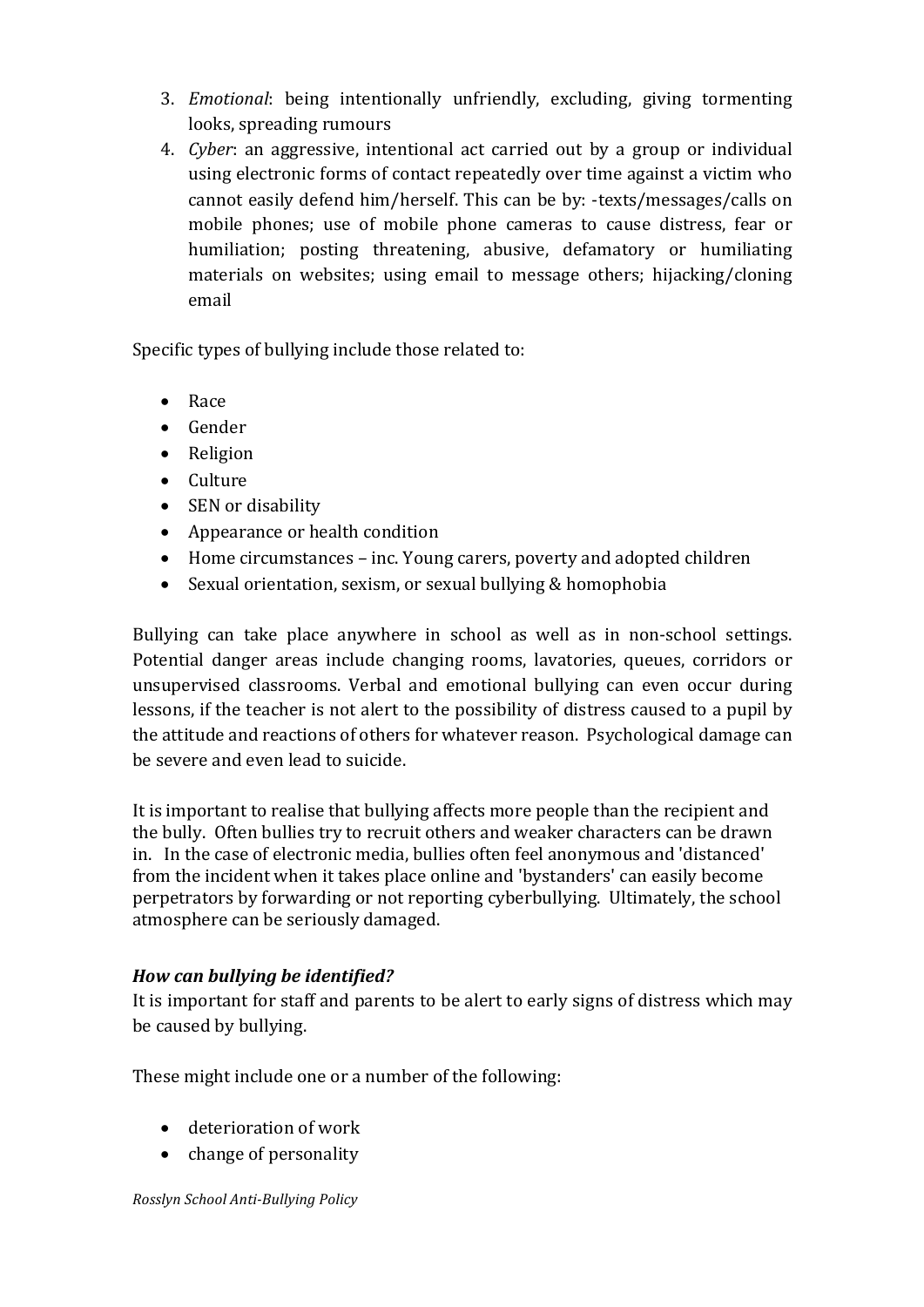- loss of appetite
- seeking of adult company
- growing frequency of illness or absence
- signs of withdrawal and/or isolation from peers
- clothes and property damaged or missing.

Parents might identify some of these signs in addition:

- request for parental accompaniment to school when not a usual habit
- crying, nightmares or bed wetting,
- requests for extra money or stealing
- anxiety or obsession over the use of electronic media

## **School Policy and Code on Bullying**

- 1. Bullying is always taken seriously. This school does not tolerate bullying nor does it accept bullying as an inevitable part of school life. Bullying is harmful and can be the cause of psychological damage, and in some cases, suicide;
- 2. It will be considered a Safeguarding/Child Protection issue if there is reason to believe that a child is suffering or likely to suffer significant harm. In the case of cyber bullying, where legal issues may arise, the incident may be deemed to be of such a nature that it should be referred to external agencies such as CEOPS or the Police:
- 3. All teaching staff, non-teaching staff and pupils are expected to be alert to the possibility of bullying occurring, to try to prevent it, and deal with it (staff) and report it (pupils) if it does happen. It should be recognized that both the victim and the bully need help and attention. Staff will have awareness raised through training;
- 4. The procedure for dealing with bullying, the responsibilities of staff and Proprietors, is set out below;
- 5. Every pupil has the right to enjoy his/her learning and leisure time free from intimidation;
- 6. The school community will not tolerate unkind actions or remarks even when these are not intended to hurt;
- 7. To stand by when someone else is being bullied is to support bullying;
- 8. Pupils should support each other by reporting all instances of bullying to a member of staff:
- 9. In the case of cyber bullying, it can happen any time of day and occur on a large scale and speed, due to the nature of the technology. It is generally criminal in character and the law applies to cyberspace. Pupils and their parents need to be made aware that:
	- a. It is unlawful to disseminate defamatory information in any media including internet sites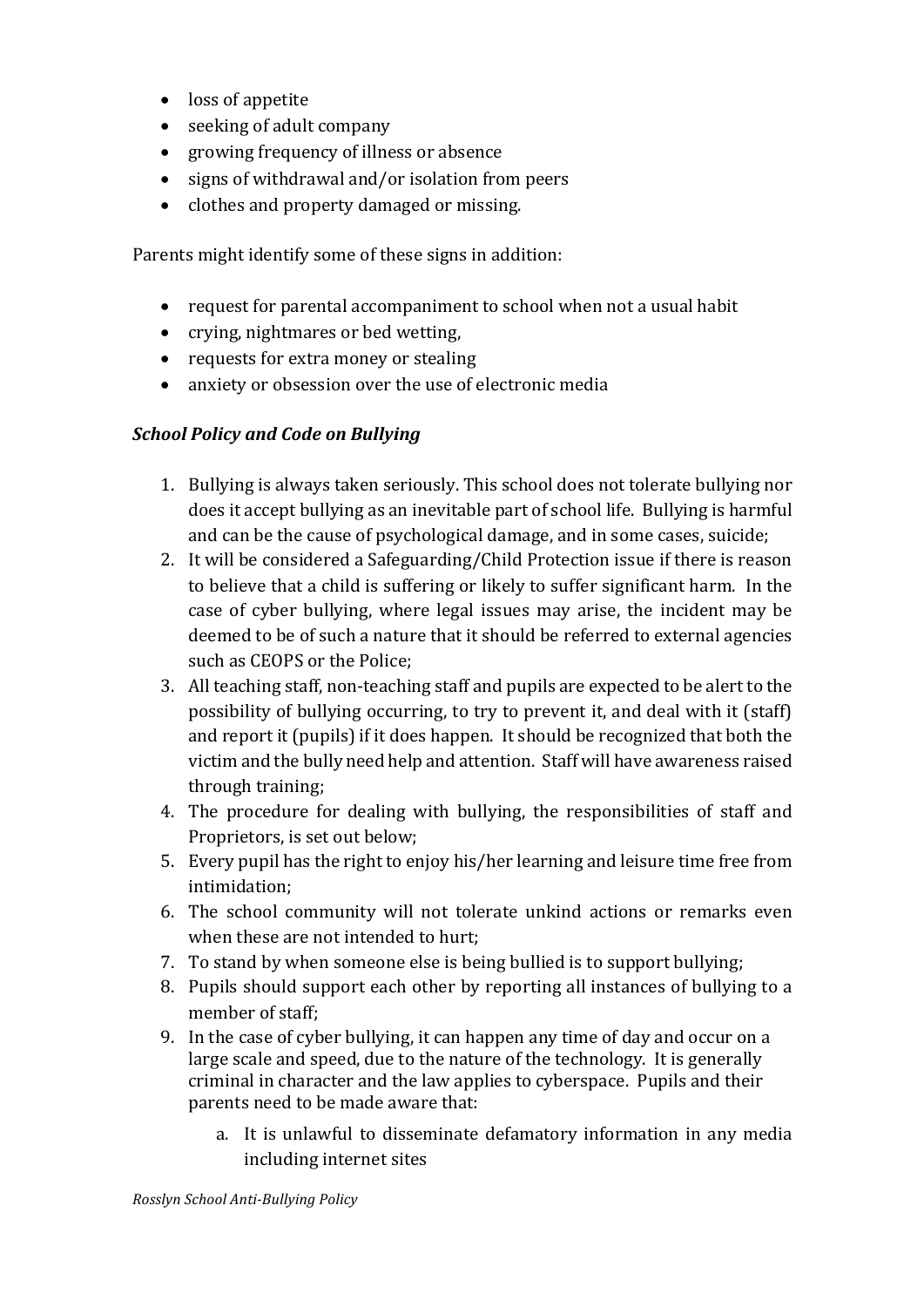- b. Section 127 of the Communications Act 2003 makes it an offence to send, by public means of a public electronic communications network, a message or other matter that is grossly offensive or one of an indecent, obscene or menacing character.
- c. The Protection from Harassment Act 1997 makes it an offence to knowingly pursue any course of conduct amounting to harassment.

# *Guidance for Pupils*

Children should understand that if they believe that they or someone else is the victim of bullying, they must speak to an adult as soon as possible. This person could be a parent/guardian, a teacher, Head Teacher or any other responsible adult.

Where a child infers that they or someone else is the victim of cyber bullying, they should be encouraged as follows:

- Do not answer abusive messages but log and report them
- Do not delete anything until it has been shown to parent/guardian, a teacher, Head Teacher or any other responsible adult.
- Do not give out personal IT details or share passwords
- $\bullet$  Never reply to abusive emails
- Never reply to someone you do not know
- Never aid a perpetrator by forwarding material you know to be malicious or act as a bystander by knowingly allowing the sending of such material.

# **The role of the Proprietor**

The Proprietor:

- supports the Head in all attempts to prevent bullying within the school;
- ensures that incidents of bullying that do occur are taken very seriously and dealt with appropriately;
- monitors the incidents of bullying that occur, and review the effectiveness of the school policy regularly. They require the Head to keep accurate records of all incidents of bullying and to report to the governors on request about the effectiveness of school anti-bullying strategies;
- responds within ten days to any request from a parent to investigate incidents of bullying.

In all cases, the Proprietor notifies the Head and asks him/her to conduct an investigation into the case.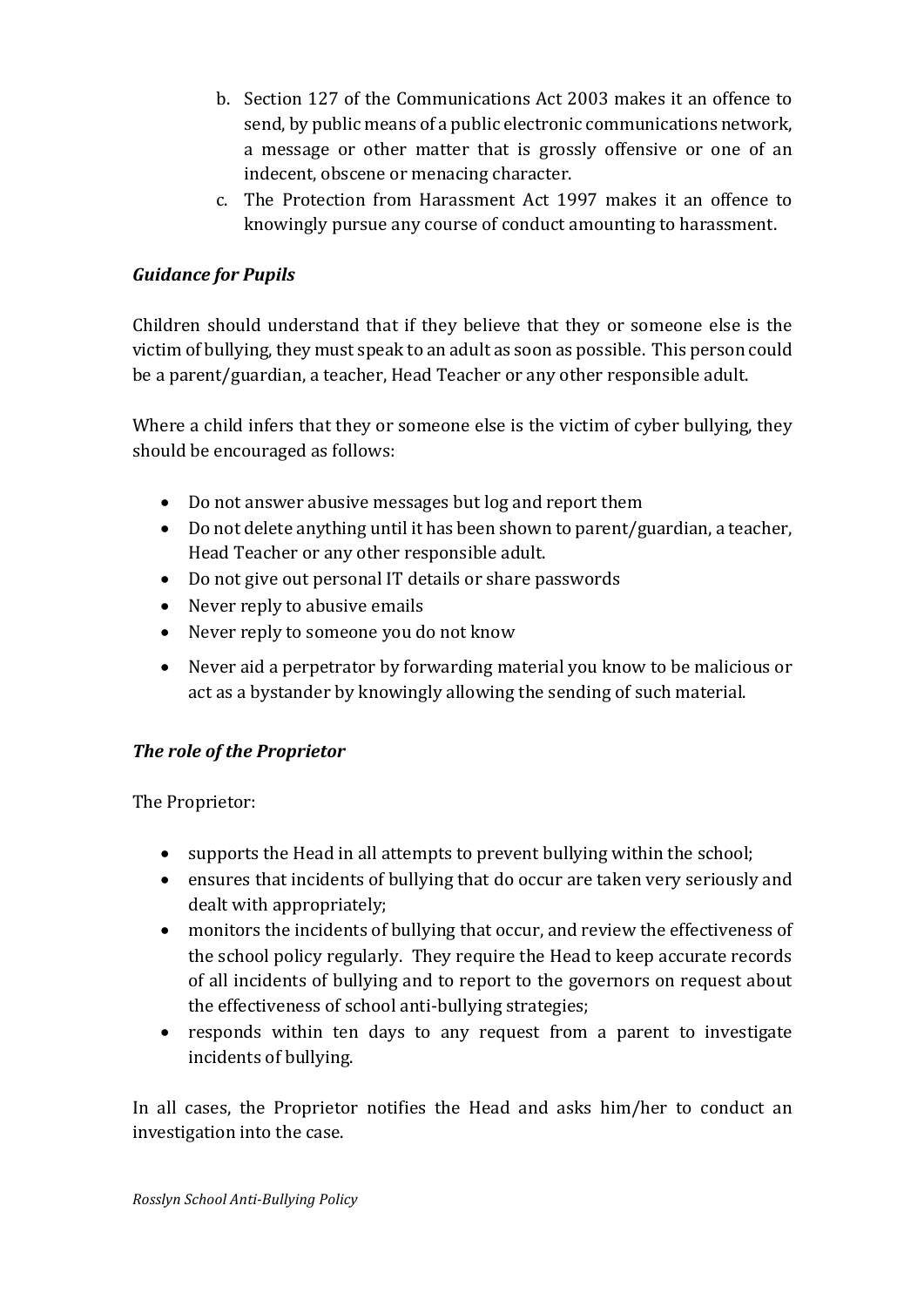# **The role of the Head**

It is the responsibility of the Head:

- $\bullet$  to implement the school anti-bullying strategy.
- to ensure that all staff (both teaching and non-teaching) are aware of the school policy and know how to deal with incidents of bullying.
- to report to the governing body about the effectiveness of the anti-bullying policy on request.
- to ensure that all children know that bullying is wrong, and that it is unacceptable behaviour in this school which could have very serious consequences in the case of cyber bullying.
- to draw the attention of children to this fact at suitable moments; for example, in Assembly and in specific E-Safety sessions.
- to set the school climate of mutual support and praise for success, so making bullying less likely;
- to ensure that safeguards are in place to minimize the opportunity for bullying

When children feel they are important and belong to a friendly and welcoming School, bullying is far less likely to be part of their behaviour.

## **The role of the teacher**

Teachers will:

- ensure that their classroom management and general supervision of all children is of the highest standard, therefore, minimizing opportunities for inappropriate behaviour and/or bullying to take place,
- be honest if lack of supervision or poor management has contributed to incidents of inappropriate behaviour so that children are not blamed unnecessarily,
- act as role models by creating an environment of good behaviour and respect towards pupils, parents and other members of staff,
- raise awareness through training, taking action to reduce the risk of bullying at times and in places where it is most likely,
- $\bullet$  use the term "bullying" with discretion,
- support the child who is being "bullied",
- work with the bully and put strategies into place
- bullying is included in the PSHEE programme and other areas of the curriculum eg assemblies, projects, supporting an anti-bullying week;
- ensure that children understand that not reporting bullying and showing indifference as to another child's suffering, constitutes being a 'bystander',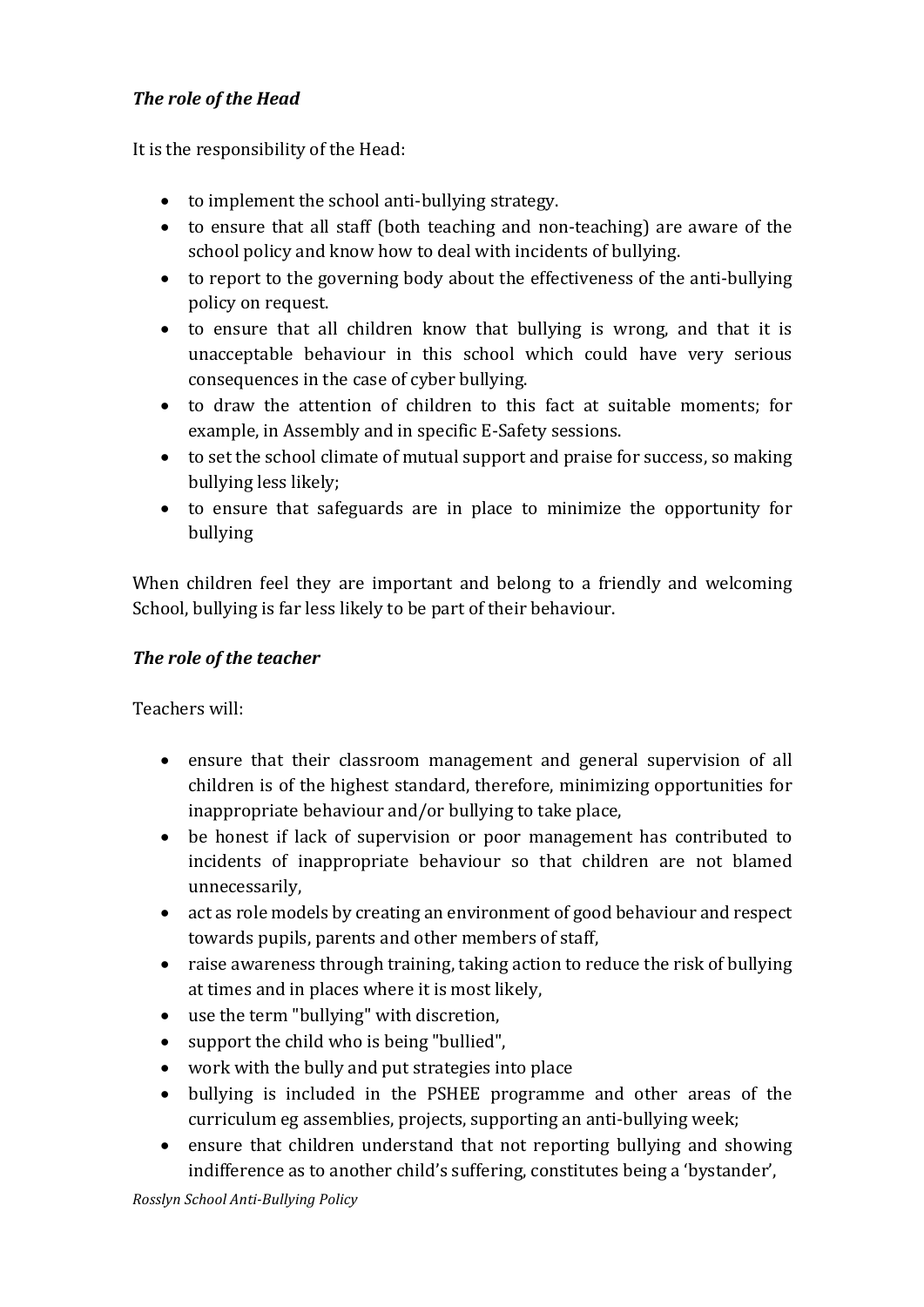• If teachers become aware of any bullying taking place between members of a class, they deal with the issue immediately. This may involve counselling and support for both victim and bully. Time is spent talking and supporting the child who has been bullied. Time is also taken to talk to the bully, to explain why their action was wrong, and to endeavour to help them to change their behaviour in future.

# **Procedure for reporting bullying**

- Parents who are concerned that their child might be being bullied, or be the perpetrator of bullying, should contact the school immediately. This includes cyber bullying which may be taking place outside of the school environment.
- Teachers should advise the Head immediately if they know or suspect that bullying is taking place,
- Teachers should talk to the child who is being bullied and make a log in the pastoral log.
- Teachers should give strategies that through their knowledge of the particular circumstances involved will help to calm or eradicate the situation,
- The Head will make other members of staff aware of the situation as soon as possible and ask them to keep an eye on the children involved,
- The class teacher may feel it appropriate to arrange an initial interview with parents of both parties;
- If there is no improvement in the situation, the Head will ask to see the parents and agree an action plan. The Head may then invite the child's parents into the school again to discuss the situation.
- Any adult responsible for children at any given time when unkind behaviour occurs, must report the incident as soon as possible to the class teacher and to the member of staff on duty at lunch / break times that day.

The Head logs reported incidents of bullying in the Pastoral file (with completed Bullying Cause for Concern form) or by monitoring and acknowledging incidents in the Pastoral log with details of follow-up action taken.

In more extreme cases, for example where these initial discussions have proven ineffective, the Head may insist on external support agencies being contacted, e.g. Social Services, the Police or a behavioural psychologist. In the latter situation, this will be at the parents' expense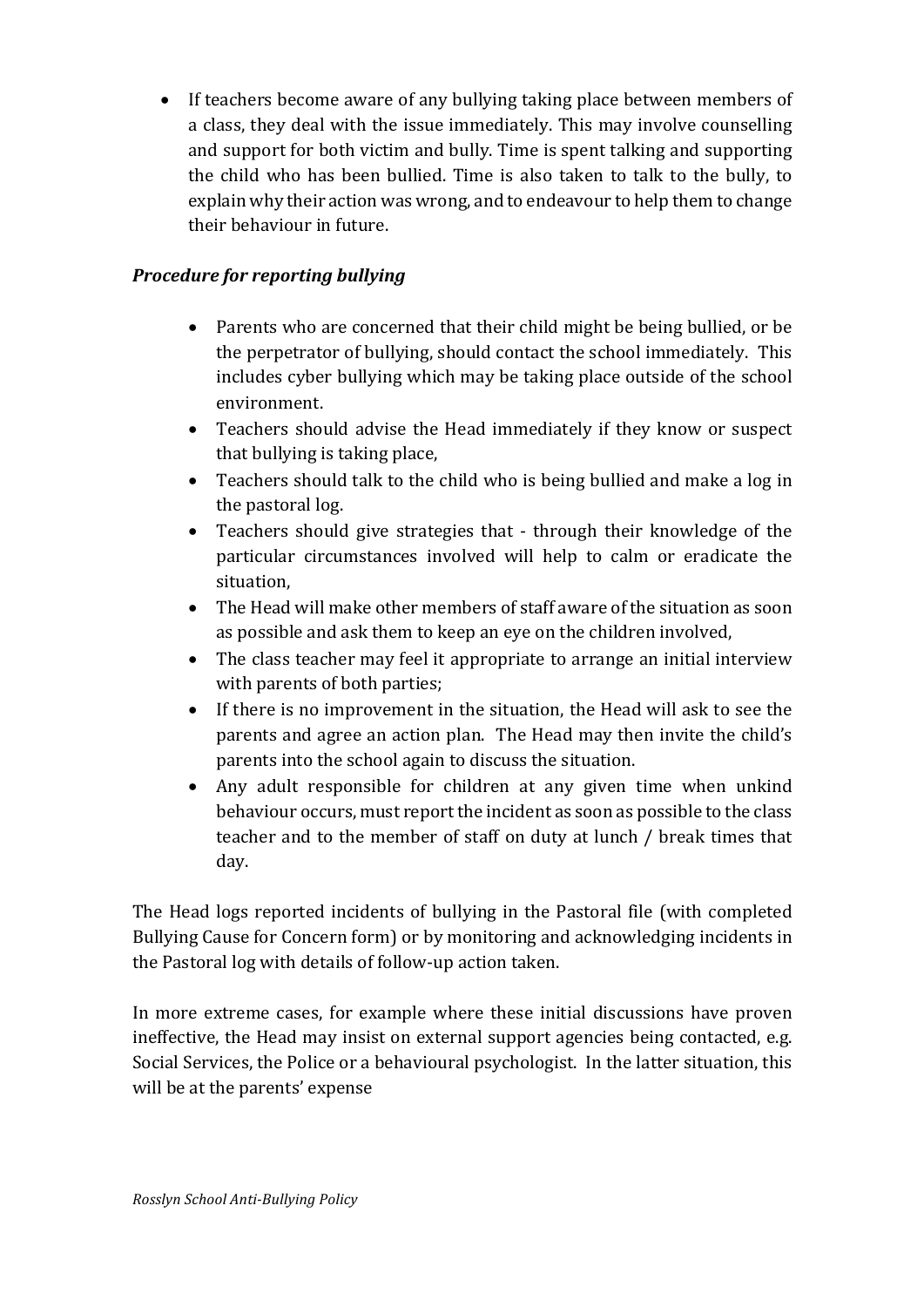Teachers attempt to work with all children in their class and to establish a climate of trust and respect for all. By praising, rewarding and celebrating the success of all children, we aim to prevent incidents of bullying.

See also Sanctions in the Behaviour and Discipline Policy.

# *Staff Training*

Anti-bullying forms part of staff training on a regular basis. In the Autumn term this is in conjunction with the results of the anti-bullying survey. All staff attend HAYS online training and one member of staff usually attends external training annually, where relevant, and reports back to colleagues as appropriate. Staff are reminded of the contents of the Anti-bullying policy on a regular basis.

# **The role of parents**

Parents who are concerned that their child might be being bullied, or be the perpetrator of bullying, should contact the school immediately. It is also vital that parents and the school work together to ensure that all pupils are aware of the serious consequences of getting involved in anything that might be seen to be cyberbullying. 

Parents have a responsibility to actively encourage their child to be a positive member of the school. They can help by making sure their child understands the School's policy and how seriously the school takes such incidents. They can also help by explaining that supporting bullying behaviour is wrong and that being indifferent to it when they know it is happening, constitutes being a 'bystander'.

Parents may wish to outline to their sons or daughters the potential legal issues relating to cyber bullying and, if they believe that their child is the victim of cyber bullying, they should save the offending material and make sure they have all relevant information before deleting anything. Parents should then contact the Head as soon as possible so that an appropriate meeting can be arranged.

Several sites offer helpful advice to parents regarding E-Safety, particularly in respect to how they can best monitor their child's use of electronic devices at home. Important and useful information can be found on the following site: www.nextgenerationlearning.org.uk/safeguarding-learners/Safeguardinglearners-content/Parents-and-carers/

If an incident occurs, the School reserves the right to take action against bullying perpetrated outside the school.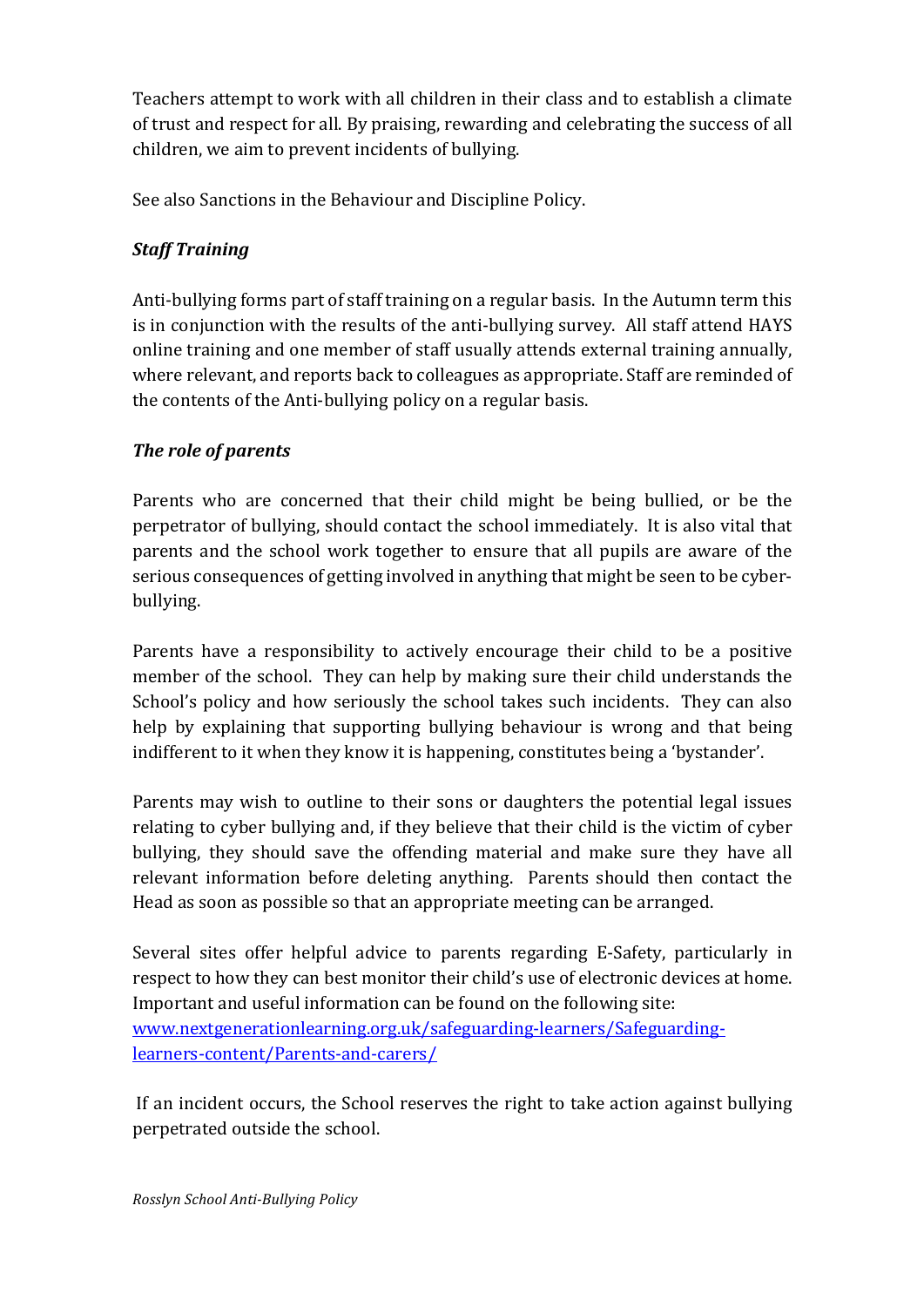## *Sanctions*

The School will do everything in its power to work with parents and children to ensure that bullying does not occur; however, in the case of a child who repeatedly bullies, all sanctions will be considered depending on the particular case, and the child may be asked to leave the school or, in the case of cyber bullying, referred to the Police.

## *Other related documents*

*School Behaviour and Discipline Policy PSHEE policy E-Safety Policy Safeguarding Children Policy and Procedure*

#### **Monitoring and review**

Monitoring of the Policy by the Head is ongoing. He/she reports to the Proprietor re its effectiveness on request.

This policy is the Proprietor's responsibility and is regularly reviewed by the Head and reported as such to the Proprietor.

| <b>Policy reviewed</b>     | September 2021         |
|----------------------------|------------------------|
| <b>Reviewed by</b>         | Proprietor S. Khan and |
|                            | Headteacher I. Jones   |
| Date disseminated to staff | September 2021         |
| Date for next review       | September 2022         |